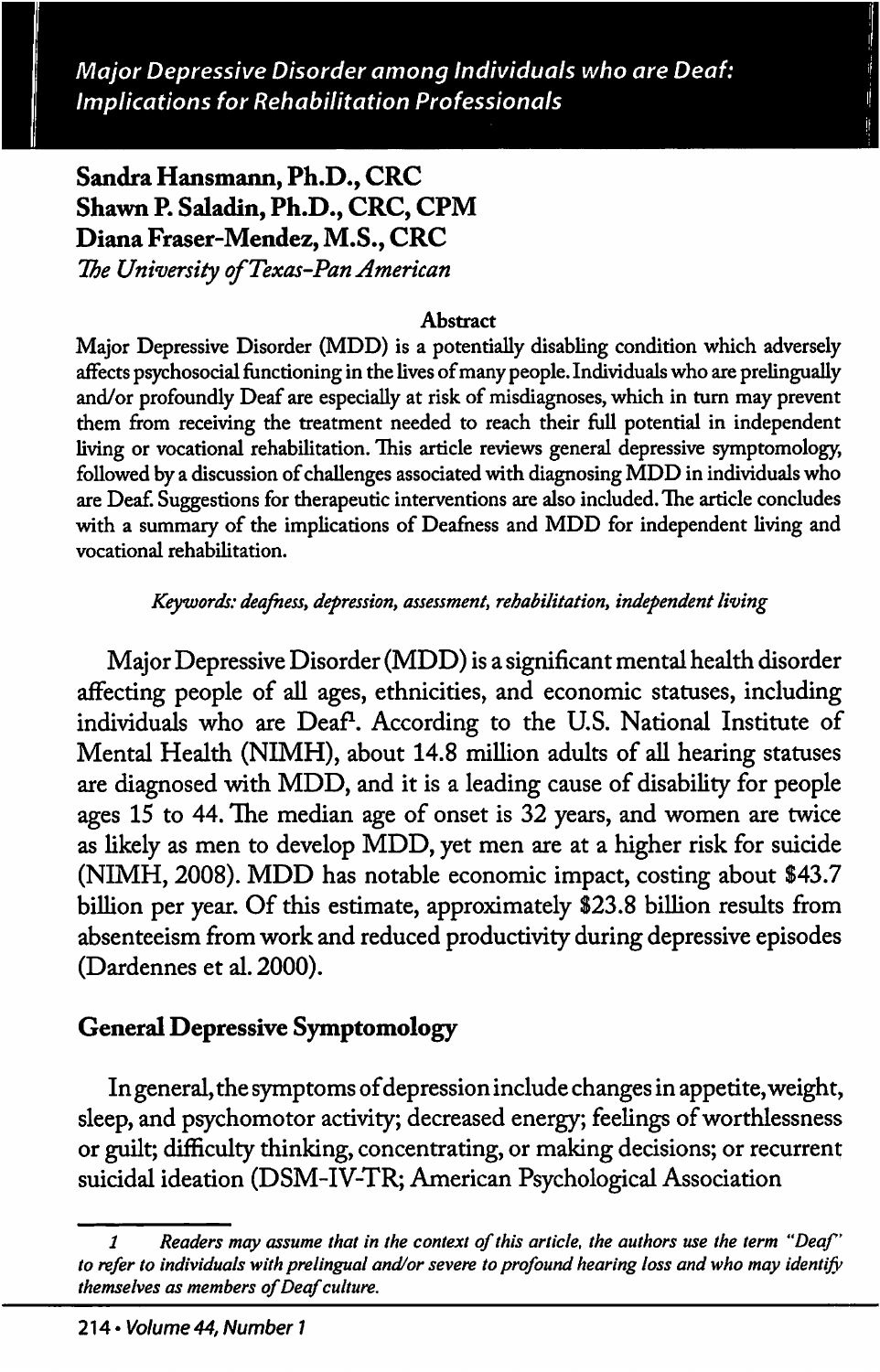[APA], 2000). People experiencing major depressive episodes exhibit low mood and anhedonia as well as the inability to be interested in or experience pleasure in activities they formerly found pleasurable. In addition, people diagnosed with MDD may experience shorter life spans and be more prone to other medical illnesses. In particular, older patients with severe lengthy episodes of depression and anxiety have higher risk for persistent symptoms, as are individuals with avoidant coping styles (Enns 8c Cox, 2005).

# Diagnostic Criteria

According to the Diagnostic and Statistical Manual of Mental Disorders-4<sup>th</sup> Edition-Text Revision (DSM-IV-TR; American Psychological Association [APA], 2000), MDD is characterized by one or more major depressive episodes, which is defined as at least two weeks of depressed mood or loss of interest, accompanied by at least four additional symptoms of depression, and not due to a general medical condition or the physiological effects of a substance. An MDD episode may develop over days or weeks and may include symptoms such as anxiety and mild depression which may last for months before the onset of a full major depressive episode. Clinically significant distress or impairment in social, occupational, or other important areas of functioning must accompany each episode (DSM-IV-TR; APA, 2000). MDD symptomology varies from person to person, and may include recurrent episodes that last for months to a lifetime, but to meet the full criteria for a major depressive episode, symptoms must persist for two or more years (Hensley, Nadiga, & Uhlenhuth, 2004).

## Assessing Depression in Deaf Populations

For a variety of reasons, assessing depression- whether MDD or related diagnoses- with people who are prelingually and/or severely to profoundly Deaf is challenging. These individuals make up a historically misunderstood population. In 1969, Denmark and Elderidge found that in many cases, mental health professionals tended to attribute symptoms of depression to an individual's hearing loss when the hearing loss was in fact not causal. Yet in others cases, professionals incorrectly identified the communication difficulties associated with hearing loss as signs of mental illness. In a later related study, Denmark (1985) found that only 3.6% of Deaf individuals referred for mental health services actually had a psychiatric abnormality.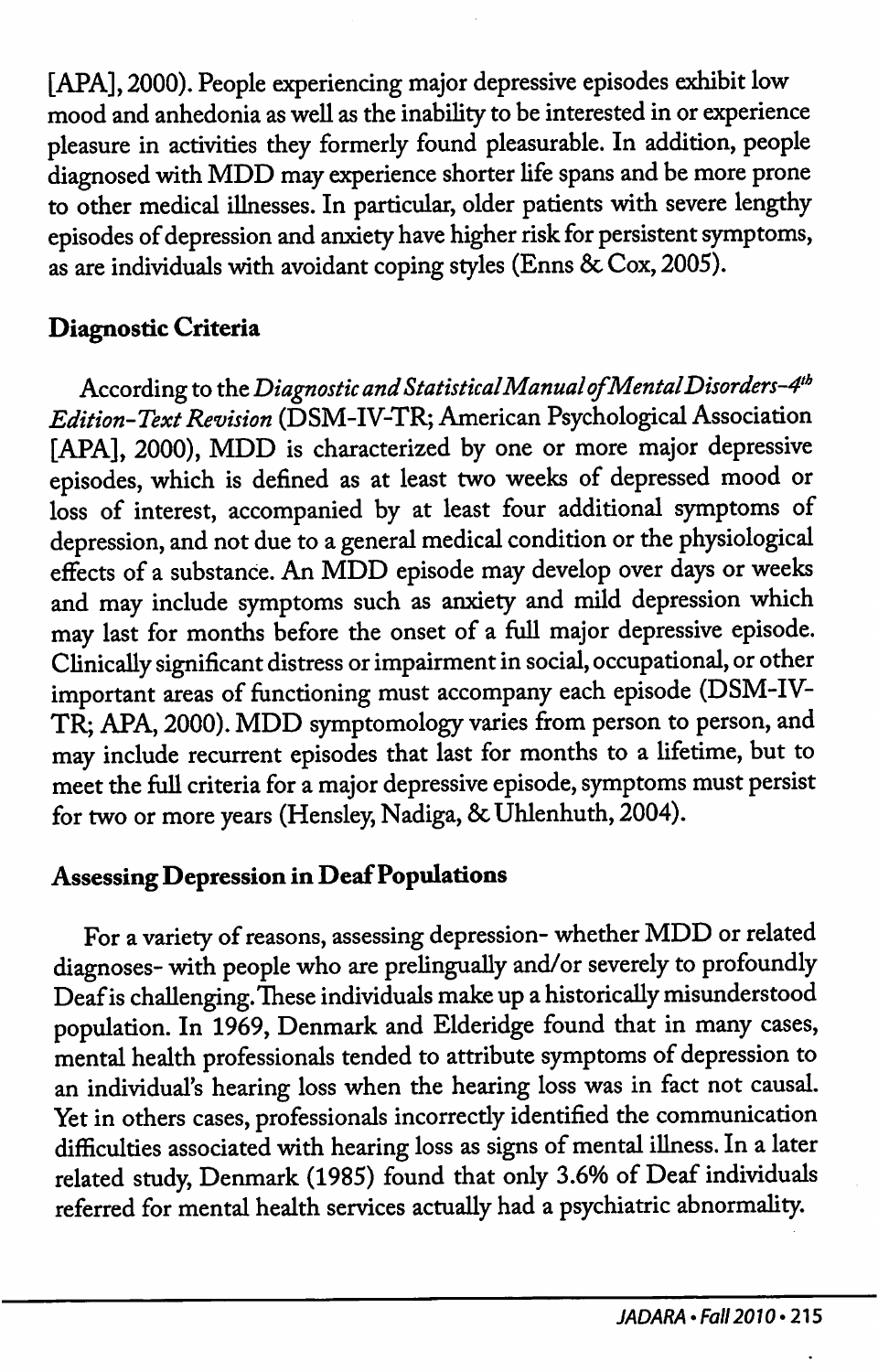Due to the current lack of laboratory tests for MDD, physicians generally rely on physical exams, the clients' self-reports, any behavioral reports given by relatives or friends, and mental status exams (MSE) or interviews. Yet, even well-qualified professionals working with Deaf individuals often find their depressive symptomology notably different than that of hearing people. For example, hearing clients typically experience guilt, reproach, and other forms of self-deprecation, while Deaf clients typically exhibit more agitation with projective hostile and aggressive feelings (Kvam, Loeb, 8c Tambs, 2007; Scheetz, 2004). Thus, it is not unusual for Deaf individuals to remain undiagnosed or to be diagnosed differentially as "not otherwise specified" (Black & Glickman, 2006). As a further complication, Zazove, Meador, Aikens,Nease, 8cGorenflo (2006) note that the Deaf community as a whole has been reluctant to acknowledge depression and people diagnosed with it, possibly resulting in significant stigma.

# Selecting Assessment Instruments

Despite the preference for MSE interviews noted above (APA, 2000), information obtained from primarily verbal assessments is often not appropriate for diagnosing Deaf clients because they tend to measure the person's linguistic limitations rather the symptoms of interest (Mounty 8c Martin, 2005; Weinstock 8c Mounty, 2005). In addition. Deaf adults have also expressed concerns about how interpreters convey the personal information needed to facilitate diagnosis and therapy (Andrews, Leigh, 8c Weiner, 2004). However, standardized assessments also present difficulties for people who are Deaf. Issues such as low English literacy levels and limited life experiences, limited accessibility in American Sign Language (ASL), and non-Deaf normative groups are just a few factors that limit the use of standardized assessments for people who are Deaf (Black 8c Glickman, 2006; DeVinney 8c Murphy, 2002; Mounty 8c Martin, 2005; Zazove et al., 2006). Thus, an approach to evaluation in which standardized instruments are only a part of a more holistic assessment is advisable (Saladin, 2008), although not always practicable.

## Recommended Instruments

When standardized instruments are required or preferred, the literature recommends several. As an initial starting point. Black and Glickman (2006) suggest using the Allen Cognitive Level Screen (ACL; Allen, 1990) as a tool for assessing any intellectual limitations that could influence an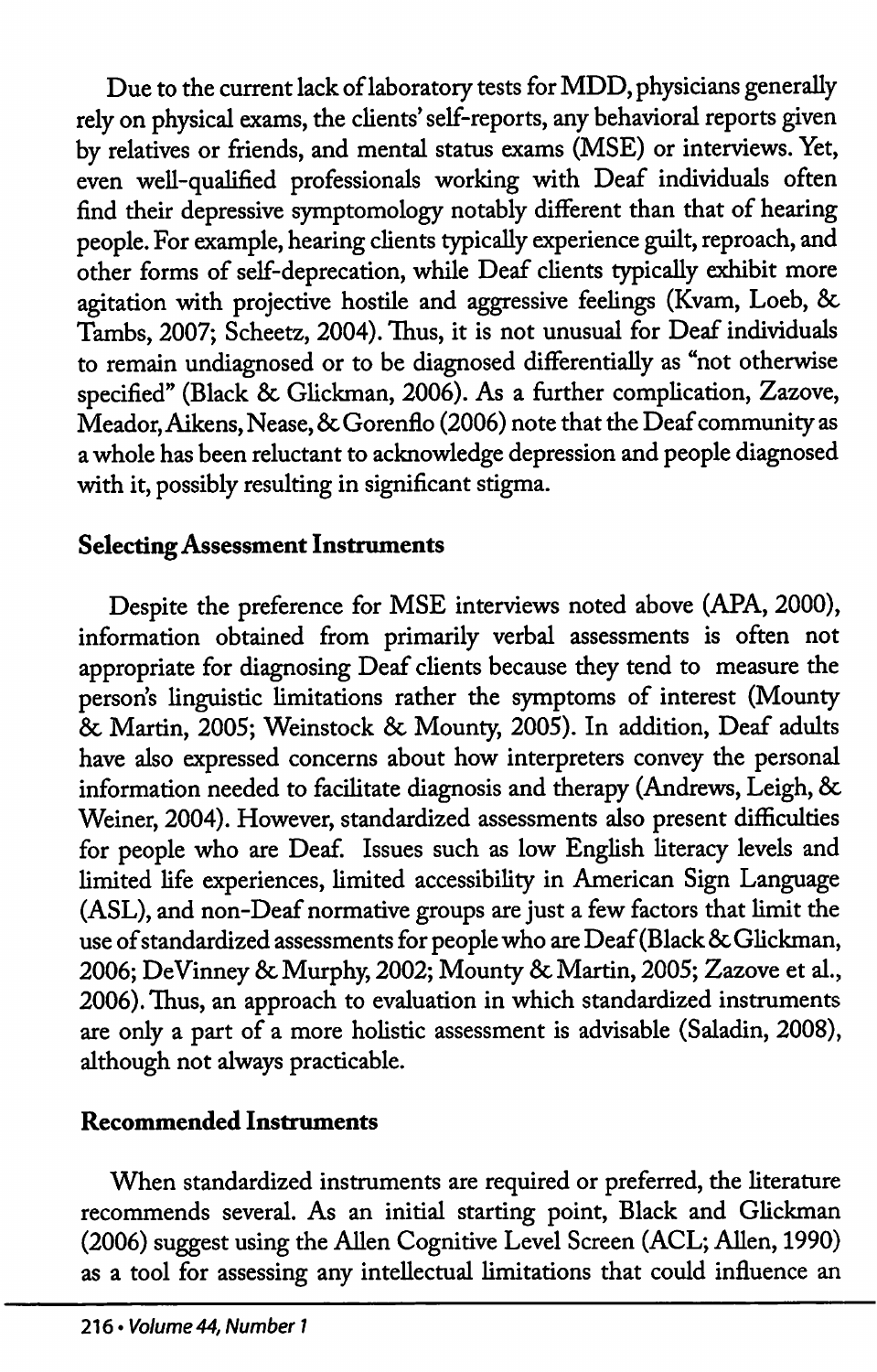accurate diagnosis of depression. The ACL was designed to specifically assess intelligence in individuals who are prelingually Deaf and use ASL as their primary language. In validation studies, its validity and an interrater reliability were between 0.90 and 0.99. The ACL correlates well with Wechsler Adult Intelligence Test (Wechsler, 1981; Wechsler, 1997), particularly in subtests for block design, object assembly, performance  $IQ$ . and fimctional abilities (Black 8c Glickman, 2006).

The Zung Self-Rated Depression Scale (ZSDS; Zung, 1965) is an appropriate instrument for assessing depression in prelingually Deaf clients who use ASL. It is available in both written and ASL formats (ZSDS-W and ZSDS-S, respectively). The ZSDS-W is useful for people with higher literacy, while the ZSDS-S is best for individuals with lower English literacy (Zazove, et al 2006). Notably, the ZSDS correlates highly with the Beck Depression Inventory-II (BDI-II; Beck, Steer, & Brown, 1996), a common instrument used with hearing populations. The Allen Cogmtive Level Screen (ACL; Allen, 1990) is a helpful tool for clarifying which version of the ZSDS to use, according to Black and Glickman (2006)

The Diagnostic Inventory for Depression (DID; Zimmerman, Sheeran, 8c Young, 2004) is another useful measure. It is a reliable self-report scale based on the DSM-IV symptom criteria for a major depressive episode, as well as psychosocial impairment due to depression and subjective quality of life. It differs from other instruments used for diagnosing depression because it assesses symptom persistence and duration, as well as symptom severity. Because it is easily translated into ASL, it is an appropriate instrument for people who are prelingually Deaf (Zimmerman, Sheeran, & Young, 2004).

### Therapeutic Options

Individuals who are Deaf with MDD can have difficulty accessing appropriate treatment and may face limited therapeutic options due to lack of qualified interpreter services, problems with professional sensitivity and knowledge of Deaf culture, availability of telecommunications, privacy, participation in service provision and assessment (DeVinney & Murphy, 2002). Yet despite these barriers, two therapeutic options are noteworthy.

Perhaps most promisingly, research suggests behavioral therapy is effective for clients who are Deaf and diagnosed with MDD (Graham 8c Martin, 2001; Hindley 8c Kitson, 2000). In general, behavioral approaches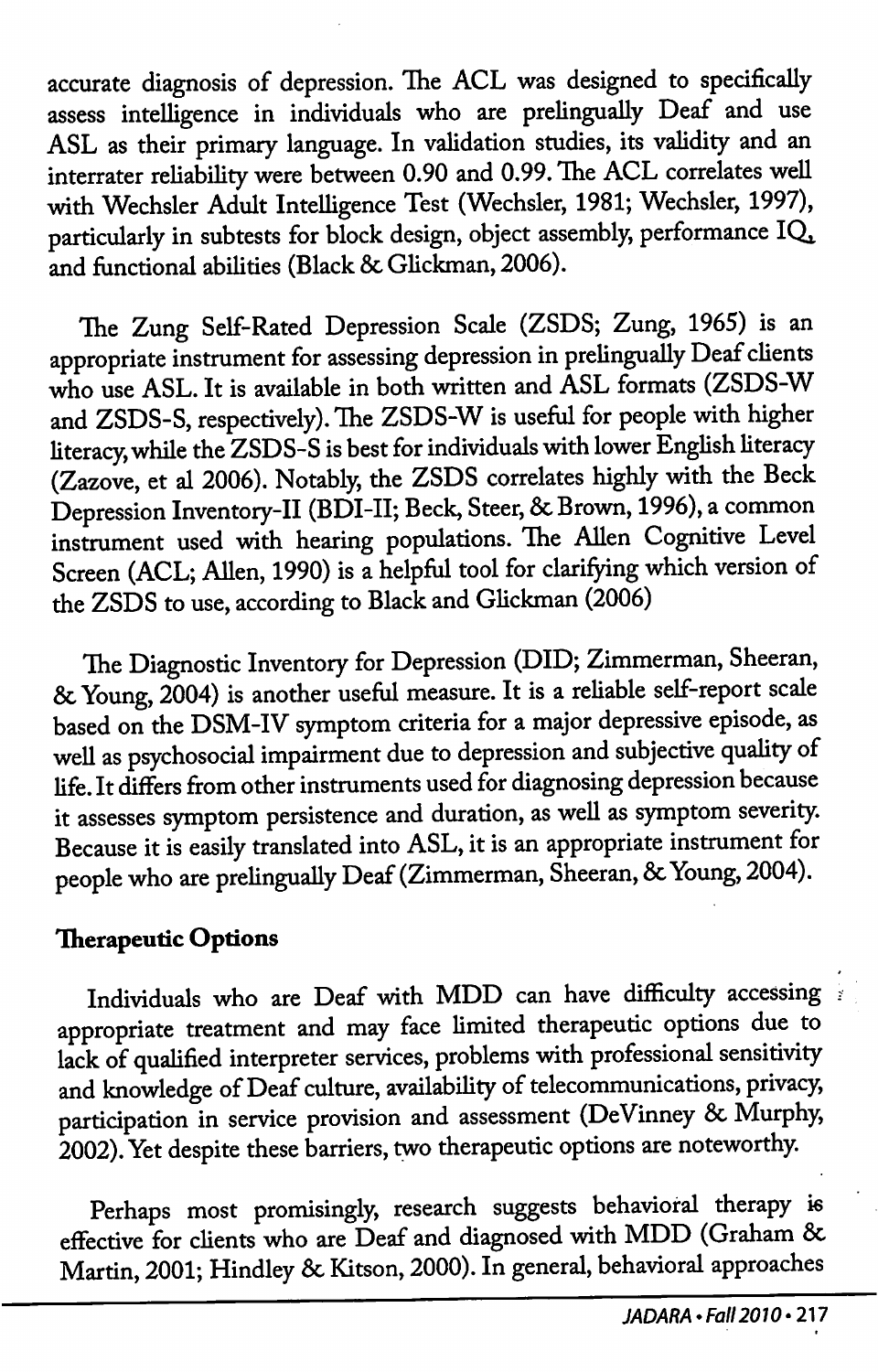avoid abstract concepts that don't translate well in ASL and focus instead on concrete, attainable goals with quantifiable outcomes. For instance, instead of a vague objective such as "better communication," specific behavior goals such as "The client will wear hearing aids for six hours a day" are typically determined. Graham and Martin (2001) note that behavior therapy allows goals to be broken down into achievable steps, with an emphasis on strengths rather than deficits (e.g. "The client will practice relaxation techniques" rather than "He cannot relax"). In addition, Hindley and Kitson (2000) suggest the positive reinforcement common to behavioral therapy can help clients committed to treatment.

Taking a somewhat different view, Hensley, Nadiga, and Uhlenhuth (2004) and Enns and Cox (2005) note that many people diagnosed with MDD have an increased awareness of their depressed mood, which perpetuates their depressive symptoms and interferes with their ability to adopt new behaviors and engage in problem solving. These authors suggest that cognitive therapy (CT), which addresses faulty thinking patterns, may best alleviate symptoms of MDD (Enns & Cox, 2005; Hensley et al., 2004). CT shares many key characteristics with behawor therapy, and is straightforward, problem focused, and relatively short term (Corey, 2009; Sharf, 2007). It has a heavy emphasis on learning and practical coping strategies (Corey, 2009; Enns & Cox, 2005) that translate well in ASL and have immediate therapeutic results.

# Implications for Independent Living

Living with MDD has critical implications for people who are Deaf, and especially for elderly Deaf individuals. With therapeutic intervention, many people diagnosed with MDD function well, and have litde to no difficulties with their activities of daily living (ADLs). However, individuals who are Deaf may experience higher levels of risk and disruption in ADLs than the hearing population. Wemgren-Elgstrom, Dehlin, and Iwarsson (2003) found that people with more severe hearing losses reported significantly higher levels of depression, lower physical health, increased limitations in their ADLs, and a greater degree of fair or poor self-rated mental health.

In a related study. Black and Glickman (2006) found that Deaf individuals diagnosed with MDD are more dependent on professional or personal caregivers than other populations, relying on them as a major source of communication with hearing society. Furthermore, they have greater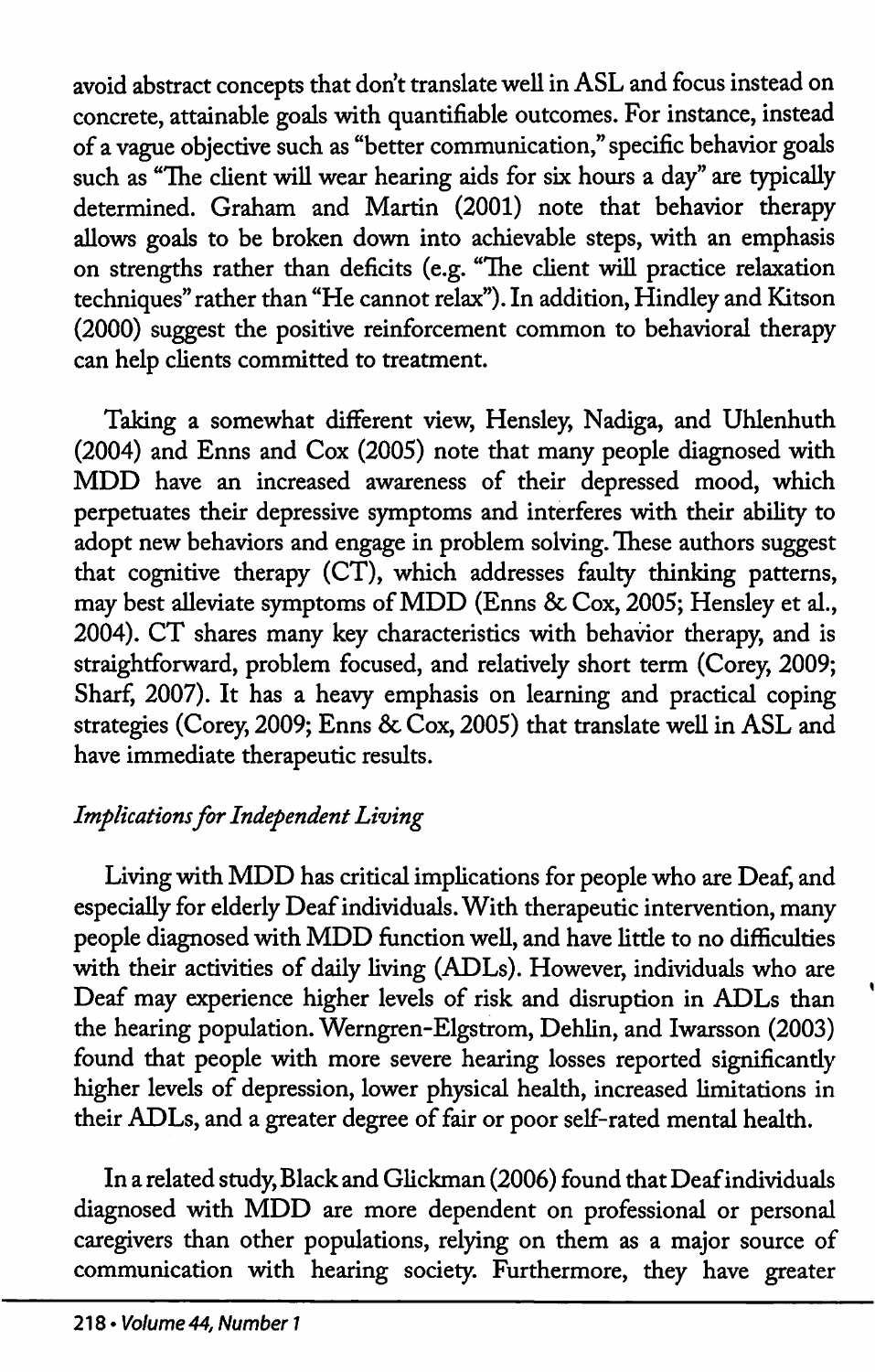propensity for hospitalization or psychological decompensation if care giving is disrupted due to illness, job changes, or death (Black & Glickman, 2006). Elderly prelingual Deaf people with depressive symptoms are especially at risk for difficulties in independent living. Werngren-Elgstrom, et al. (2003) found that among elderly Deaf people, communication problems associated with their disability may increase feelings of isolation and have a strong negative impact on well-being and functionality.

## Implications for Vocational Rehabilitation

In addition to challenges in independent living. Deaf people with MDD are more likely than their hearing counterparts to need assistance with work-related issues (Black & Glickman, 2006). Thus, people who are Deaf and diagnosed with MDD may need and clearly benefit from vocational rehabilitation services (Boutin & Wilson, 2009). However, to maximize positive outcomes, rehabilitation counselors need meaningful training in service provision for this unique group. Perhaps most importantly, rehabilitation counselors working with people who are Deaf and have MDD need a thorough knowledge of Deaf culture and ASL (Senghas 8c Monaghan, 2002). In addition, counselors must be prepared to provide their Deaf clients with appropriate screening and assessment instruments (Blennerhassett, 2000; Rogers, 2005; Saladin, 2008). The counselor's level of proficiency in ASL, knowledge of Deaf culture, and experience in assessment and job placement are critical to the individual's successful rehabilitation (Rosengreen, Saladin, 8c Hansmann, 2009; Saladin 8c Hansmann, 2009).

Professionals who are not fluent in sign language are at a disadvantage when assessing the mental health of individuals who are Deaf because many assessments rely on language-based interactions and observation of the patient's behavior. Misunderstandings of the subtleties of some Deaf behaviors may lead to erroneous assessment results. Therefore, rehabilitation counselors are encouraged to utilize professionals who are experienced in working with Deaf clients for referred services such as vocational and psychiatric assessment whenever possible to minimize the risks of under, over, or misdiagnoses of MDD (DeVinney 8c Murphy, 2002; Mounty 8c Martin, 2005; Zazove et al., 2006).

Lastly but certainly not least, counselors working with the Deaf community are encouraged to solicit their involvement in improving mental health service delivery and reducing attitudinal, perceptual, and procedural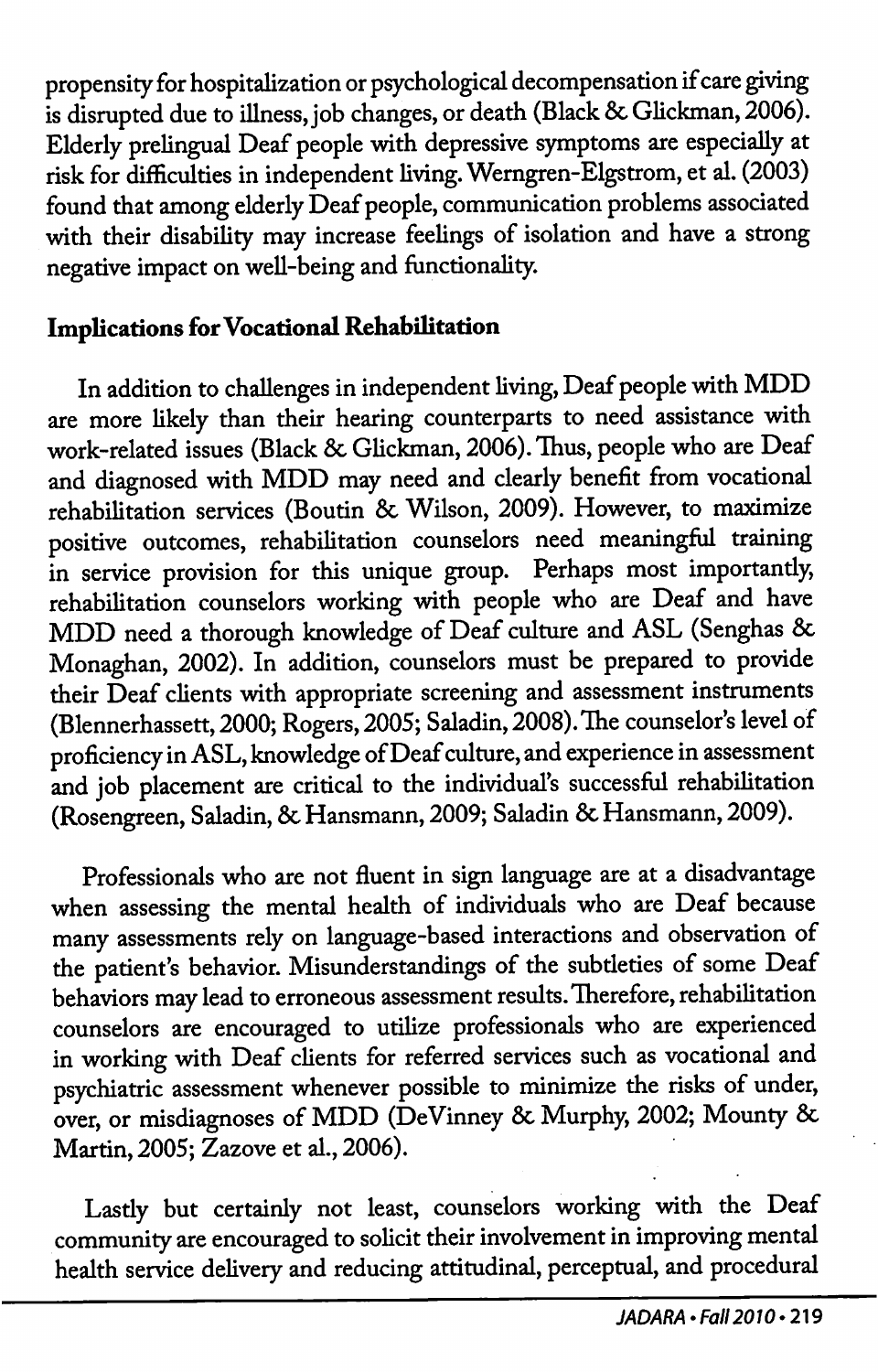barriers that can limit quality employment outcomes (Boutin, 2009; Gilbride, Stensrud, Ehlers, Evans, & Peterson, 1997). Importantly, working with the Deaf community to develop an understanding of workplace expectations of potential employees who are Deaf and who have MDD may be facilitate positive vocational placements for this population (Rosengreen, Saladin, & Hansmann, 2009).

Contact Information

Shawn P. Saladin HSHW 1.126 1201 W. University Drive Edinburg,TX 78539 ssaladin@utpa.edu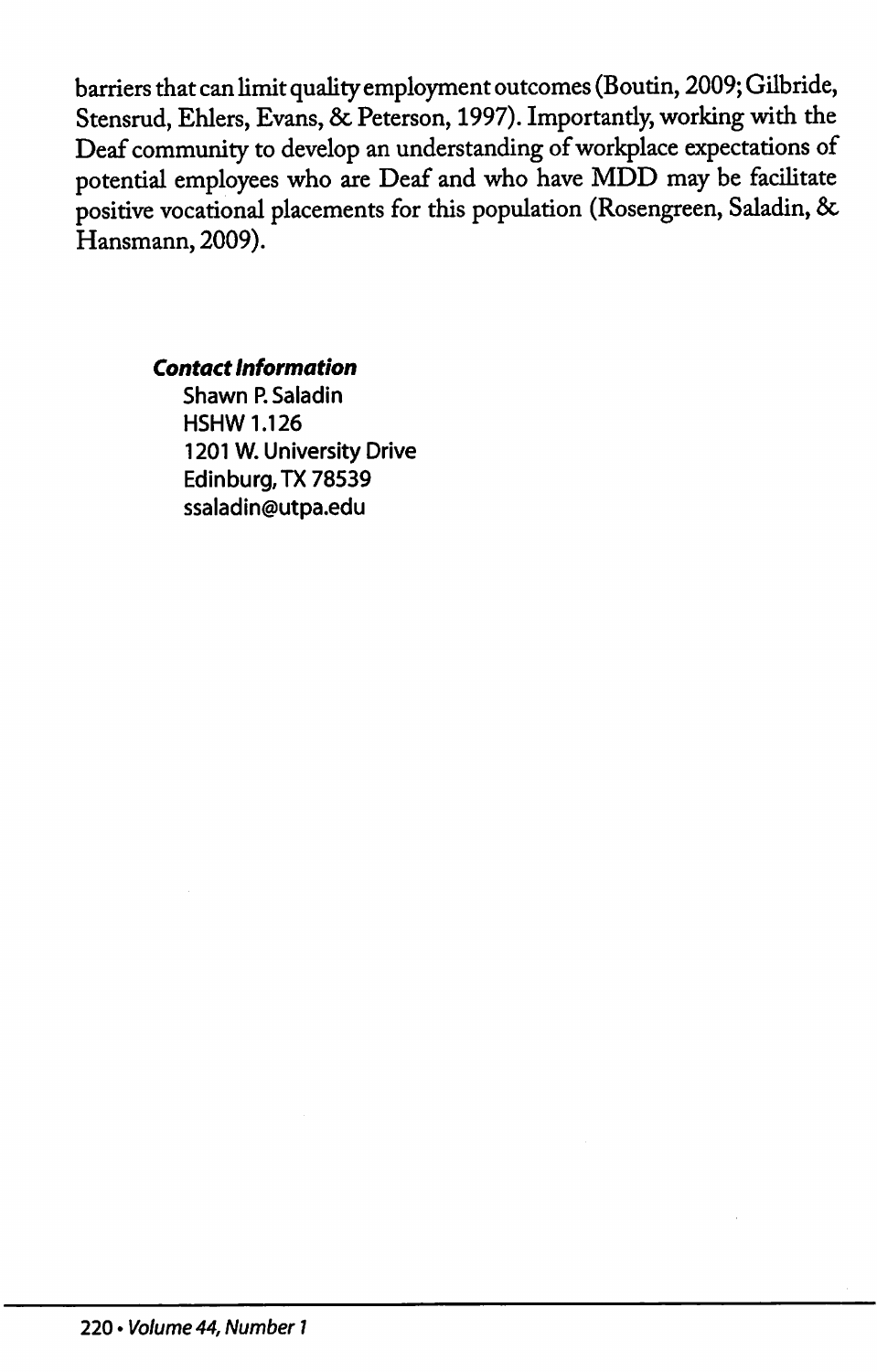## References

- Allen C. K. (1990). Allen cognitive level (ACL) test. Colchester, CT: S&S Arts & Crafts.
- American Psychological Association (2000). Diagnostic and statistical manual of mental disorders (4<sup>th</sup> ed., text revision). Washington, DC: Author.
- Andrews, J. F., Leigh, I. W., & Weiner, M. T. (2004). Deaf people: Evolving perspectives from psychology, education, and sociology. New York: Pearson Education, Inc.
- Beck, A. T., Steer, R. A., 8c Brown, G. K. (1996). Beck depression inventory-II. San Antonio: Pearson.
- Black, P. A. 8c Glickman, N. S. (2006). Demographics, psychiatric diagnoses, and other characteristics of North American deaf and hard-of-hearing inpatients. Journal of Deaf Studies and Deaf Education, 11(3), 303-321. doi: 10.1093/deafed/enj042
- Blennerhassett, L. (2000). Psychological assessments. In N. Kitson & P. Hindley (Eds.), Mental health and deafness (pp. 185-205). London: Whurr Publishers LTD.
- Boutin, D. L. (2009). The impact of college training and vocational rehabilitation services on employment of consumers with hearing loss. JADARA, 42(2), 73-89. Retrieved from Academic Search Complete database.
- Boutin, D. L., 8c Wilson, K. (2009). An analysis of vocational rehabilitation services for consumers with hearing impairments who received college or university training. Rehabilitation Counseling Bulletin, 52(3), 156-166. Retrieved from Academic Search Complete database.
- Corey, G. (2009). Theory and practice of counseling and psychotherapy (8th ed.). Pacific Grove, CA: Brooks/Cole.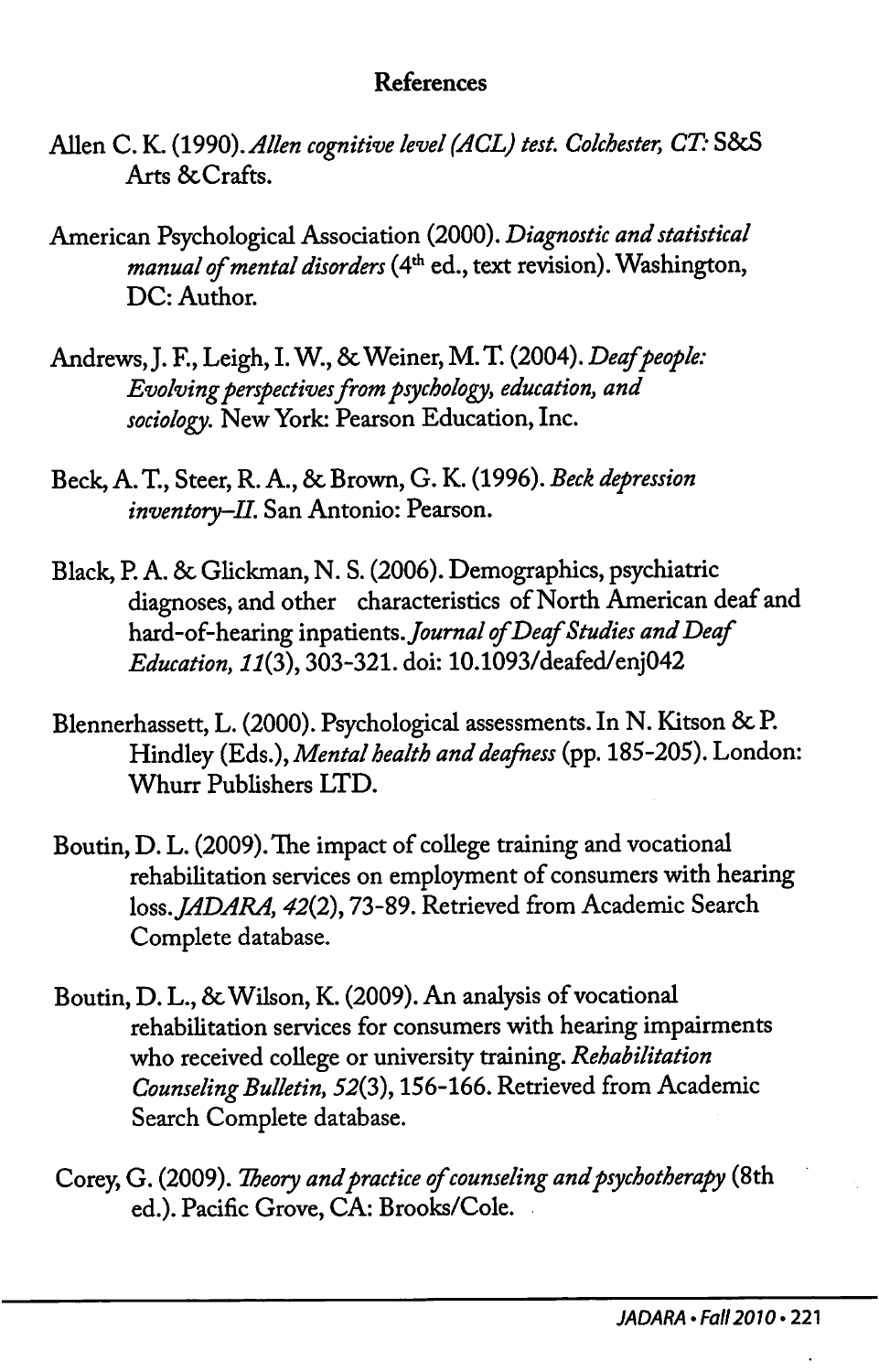- Dardennes, R. M., Lafuma, A., Fagnani, F., Pribil, C., Bisserbe, J.C., 6c Berdeaux, G. (2000). Economic assessment of a maintenance treatment strategy in prevention of recurrent depressive disorder. Value In Health, 3(1), 40-47. doi:10.1046/j.1524-4733.2000.31005.x
- Denmark, J. C. (1985). A study of 250 patients referred to a department of psychiatry for the deaf. British Journal of Psychiatry, 46,282-286.
- Denmark, J. C., & Elderidge, R. W. (1969). Psychiatric services for the deaf. The Lancet, 294(7614) 259-262. doi:10.1016/S0140-6736(69)90021-X
- DeVinney, J. & Murphy, S. (2002). Mental health experiences and deafness. Psychiatric and Rehabilitation Journal, 25(3), 304-309. Retrieved from Academic Search Complete database.
- Enns, M. W. 6c Cox, B.}. (2005). Psychosocial and clinical predictors of symptom persistence vs. remission in major depressive disorder. Canadian Journal of Psychiatry, 50(12), 769-777.
- Gilbride, D., Stensrud, R., Ehlers, C., Evans, E., 6c Peterson, C. (1997). Employers' attitudes toward hiring persons with disabilities and vocational rehabilitation services. Journal of Rehabilitation, 66(4), 17-23. Retrieved from Social Sciences Full Text database.
- Graham, J. & Martin, M. (2001). Ballantyne's deafness (6th ed.). Philidelphia: Whurr Publishers Ltd.
- Hensley, P. L., Nadiga, D., & Uhlenhuth, E. H. (2004). Long-term effectiveness of cognitive therapy in major depressive disorder. Depression and Anxiety, 20, l-7.doi: 10.1002/da.20022
- Hindley, P. & Kitson, N. (2000). Mental health and deafness. Philadelphia: Whurr Publishers Ltd.
- Kvam, M. H., Loeb, M., & Tambs, K. (2007). Mental health in deaf adults: Symptoms of anxiety and depression among hearing and deaf individuals. Journal of Deaf Studies and Deaf Education, 12 (1), 1-7. doi: 10.1093/deafed/enl015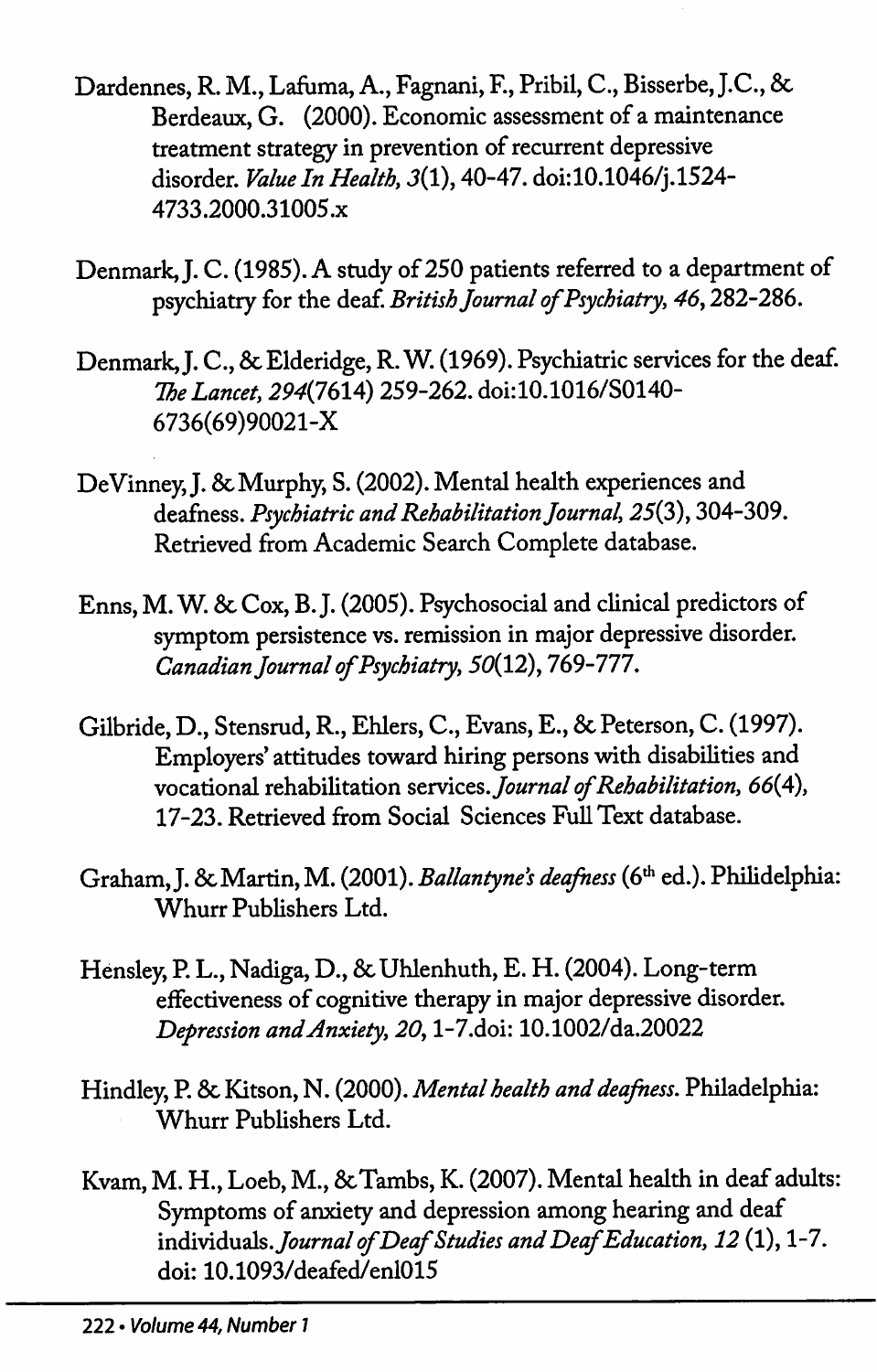- Mounty, J. L., & Martin, D. S. (2005). Assessing deaf adults: Critical issues in testing and evaluation. Washington, DC: Gallaudet University Press. National Institute of Mental Health. (2008). The numbers count: Mental disorders in America. Retrieved from http://webcache. googleusercontent.com/search?q=cache:sUloyNbpAN4J:www. naminys.org/Downloads/PDF/Ihe%2520Numbers%2520Count %2520%2520Mental%2520Disorders%2520in%2520America%25 20(NIMH).doc+14.8+milhon+adults+MDD+major+depressive+dis order+diagnosis+prevalence+NIMH6ccd=16dil=en6cct=clnk6cgl=u s6dr=lang\_en
- Rogers, P. (2005). Sign language interpretation in testing environments. In J. L. Mounty & D. S. Martin, (Eds.), Assessing deaf adults: Critical issues in testing and evaluation (pp. 109-122). Washington, DC: Gallaudet University Press.
- Rosengreen, K. M., Saladin, S. P. & Hansmann, S. (2009). Differences in workplaceexpectations between deaf workers and hearing employers. JADARA, 42(3), 131-151.
- Saladin, S. P. (2008). Assessment of individuals who are deaf or hard of hearing. In B. F. Bolton & R. Parker (Eds.), Handbook of measurement and evaluation in rehabilitation (4th edition, pp. 463- 495). Gaithersburg, MD: Aspen Publishers, Inc.
- Saladin, S. P. & Hansmann, S. (2009). Hearing loss, deafness, and related vestibular disorders. In M. G. Brodwin, F. W^ Siu, J. Howard, 6c E. R. Brodwin (Eds.), Medical, Psychosocial, and Vocational Aspects of Disability (3<sup>rd</sup> edition, pp. 155-170). Athens, GA: Elliott 6c Fitzpatrick, Inc.
- Scheetz, N. A. (2004). Psychosocial aspects of deafness. New York: Pearson Education, Inc.
- Senghas, R. J. & Monaghan, L. (2002). Signs of their times: Deaf communities and the culture of language. Annual Reviews Anthropology, 31,69-97.
- Sharf, R. S. (2007). Theories of psychotherapy and counseling: Concepts and cases (3rd ed.). Belmont, CA: Brooks Cole.